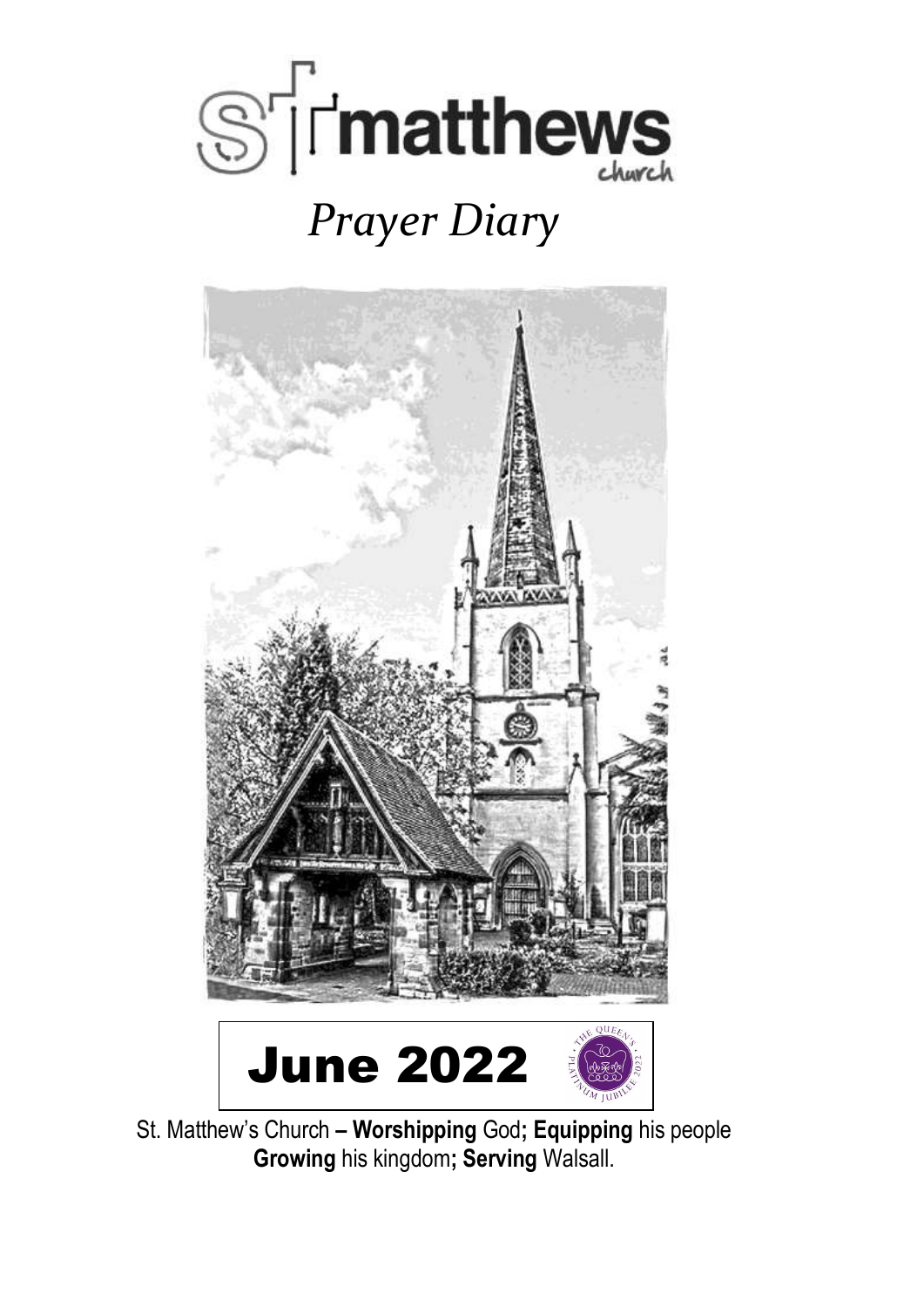# **From Christ the whole body, joined and held together by every supporting ligament, grows and builds itself up in love, as each part does its work.** *Ephesians 4:16*

#### **Wednesday 1st June: Walsall Rotary Centenary Celebration Service**

Heavenly Father, we thank you for all fund raising and support for local charities that is provided by Walsall Rotary Club. On this day when they celebrate the 100 year anniversary of their founding, we thank you for the dedication of all their members who volunteer their time and talents to tackle challenges at home and abroad. Amen

Please pray for the church and centre continuity group.

#### **Thursday 2nd June: Platinum Jubilee of Queen Elizabeth II**

Holy Father, on this really special day we thank you for the life of our Queen, for her commitment in loyal service and godly living that has inspired us through her long reign. Bless and support her with your steadfast and unfailing love. Strengthen her faith so that she may continue to be a beacon of stability and hope for our country. We also pray that her health will improve so that she is able to take part and enjoy many of the celebrations held in her honour this weekend. Amen.

Prayers for the Hospital Chaplaincy Team.

#### **Friday 3rd June: For Reassurance and Peace**

Fill your minds with those things that are good and that deserve praise: things that are true, noble, right, pure, lovely and honourable. Put into practice what you learnt and received from me, both from my words and from my actions. And the God who gives us peace will be with you. *Philippians 4 v8.* Amen.

Please pray for the residents of Lysways Street

# **Saturday 4th June: For Guidance**

Eternal God and wise Father, please give us the wisdom to know what is most important for us to pursue with our time, efforts, and money. Please bless us with your holy wisdom, so that we may invest our life in what is truly meaningful and live to your glory. In Jesus' name we pray, Amen Please pray for the residents of New Hall Street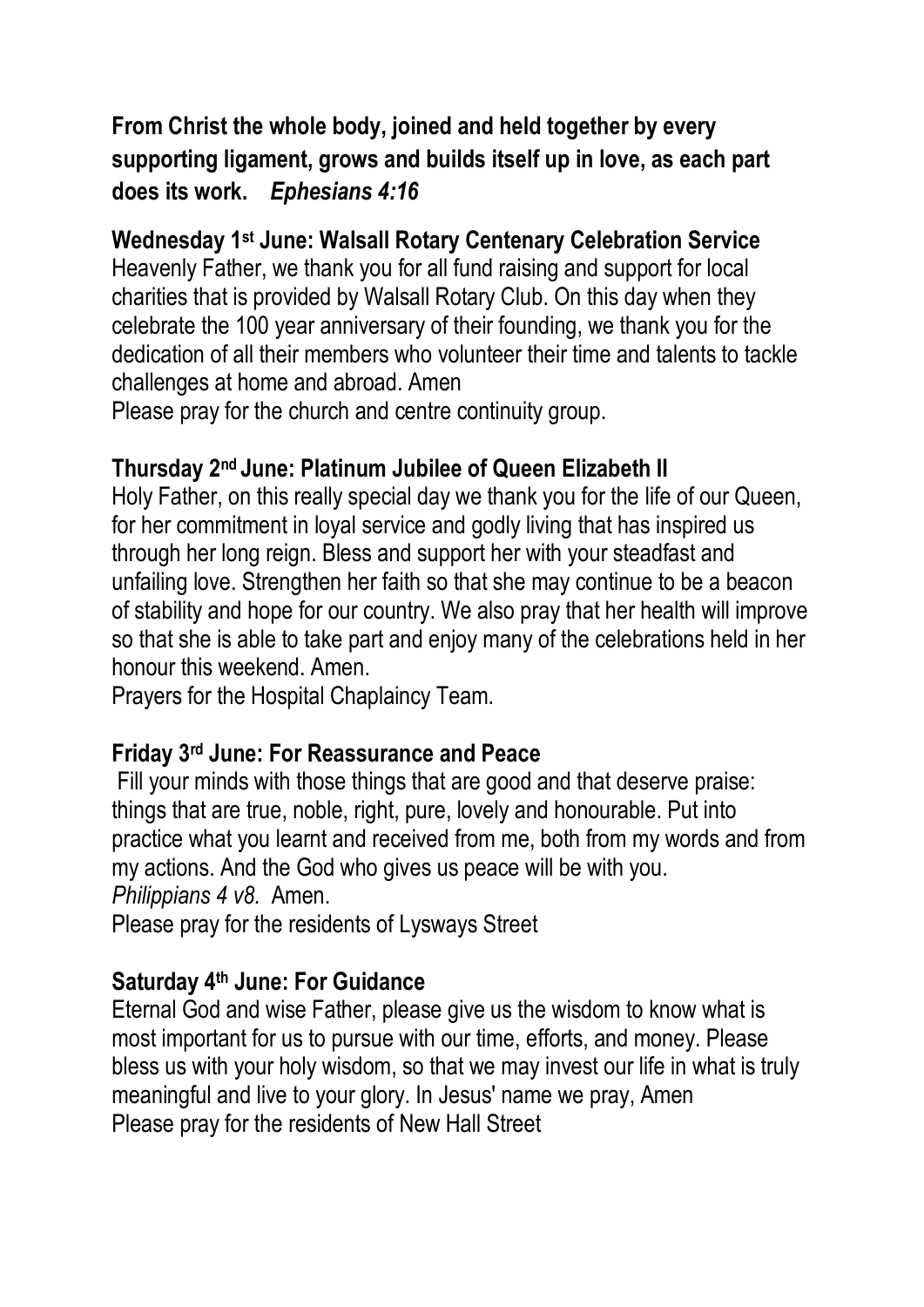#### **Sunday 5th June: Jubilee Celebrations/ Pentecost Service**

Dear Lord, we thank you for sending your holy spirit to your disciples so that they were able to preach to people from all countries and all were able to understand in their own language. Help us to be brave enough to share our faith with others and be prepared to step out from the crowd and declare our trust in you. We also pray for all the Jubilee Celebrations that are due to happen today – may the sun shine and all involved enjoy a really special day celebrating the life of our Queen. Amen Please pray for the residents of Orlando Close

#### **Monday 6th June: Peace within**

Almighty God, give us today calmness within so that tension will go away and help us to be at peace with one another. May we come to you with openness and without fear or reproach? As we have so freely received from you, help us to give freely of ourselves. Amen Please pray for the residents of Bath Street

# **Tuesday 7th June: Teach us to listen to you.**

Lord, teach us to listen to you. The times are noisy and our ears are weary with the thousands of raucous sounds which continuously assault us. Give us the spirit of the boy Samuel when he said, "Speak, for Thy servant heareth." Let us hear you speaking in our hearts. Let us get used to the sound of your voice, so that we recognise you when you speak to us and guide us in our daily lives. Amen.

Please pray for the residents of Hanch Place

#### **Wednesday 8th June: Archdeacon's Visit & Bishops Advisory Panel**

Dear Lord, we pray today for the visit of the Archdeacon to our church, that it will go well and the visit be a success. We also pray for all those involved in the Bishop's Advisory panel that starts today. We pray for those who are considering ordination that you will be with them and guide them as they seek to train to become ministers and become your spokesperson here on earth. Amen

Please pray for the planning group.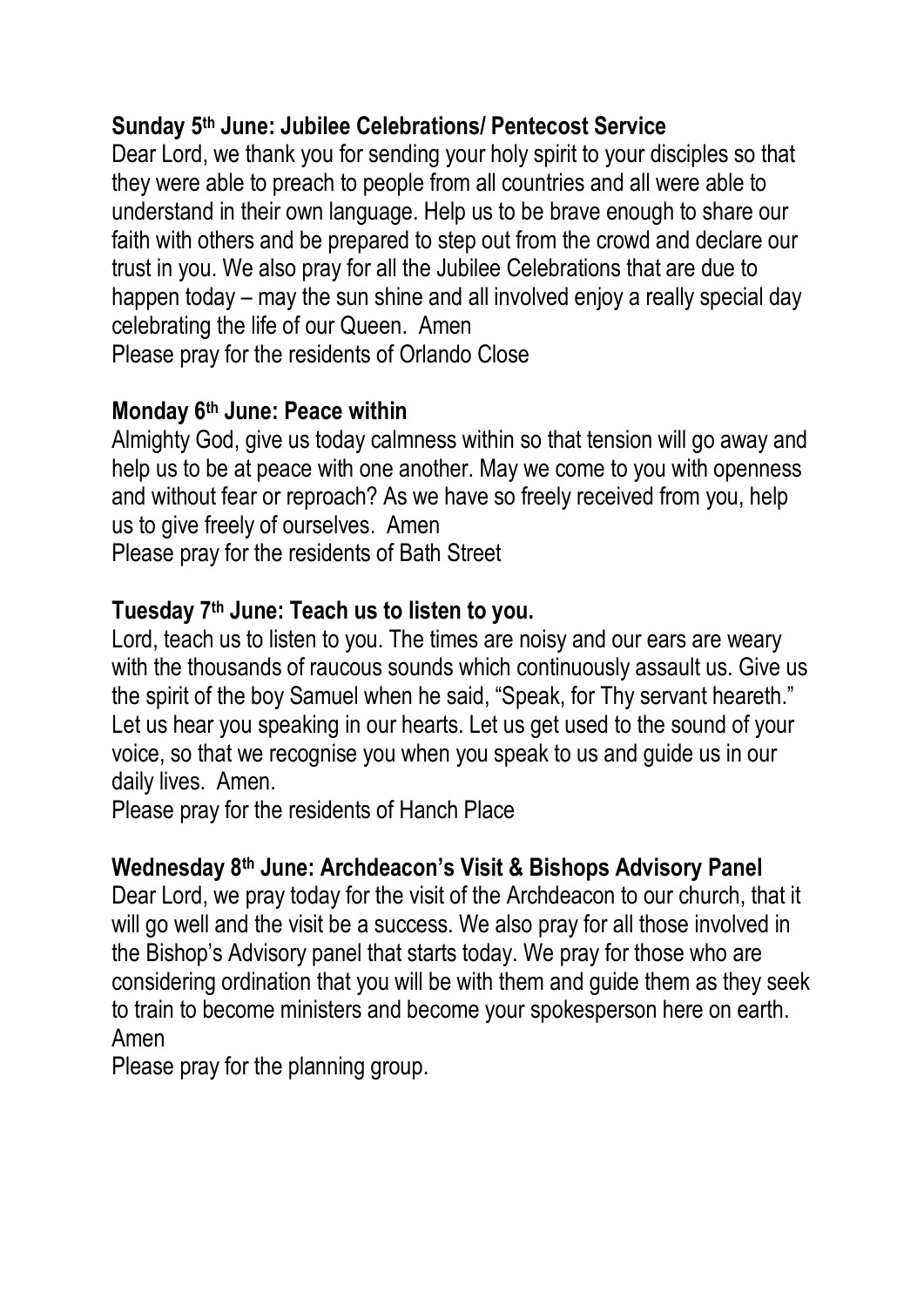# **Thursday, 9th. June: Walsall Deanery Clergy meeting.**

Father, we pray for all the clergy attending this meeting today that they will have an insight into the needs of the people of Walsall and to seek ways to spread your love through words and actions. Amen

Prayers for churches in the Walsall Deanery. Christ Church. St. Aidan's. St Catherine's with St Chad Churches.

#### **Friday, 10th. June: 'Change Into Action'.**

Father, we pray for this for this new initiative as an alternative giving scheme supporting local specialist charities and street teams to change the circumstances of people sleeping rough and to help those at risk of homelessness in Walsall.

Please pray for the residents of Dandy's Walk

# **Saturday, 11th. June: Wedding Preparation course**

Dear Father, we pray for all those who are preparing to be married in St Matthew's Church. Please be with them all as they consider taking this huge step in their lives. May their desire to be married in your presence be the overwhelming reason. Help them to know that you are always with them and to let them feel your love and support. Amen.

Please pray for the residents of Barleyfields Road

# **Sunday, 12th. June: Deanery Confirmation at St Michael's**

Father, we pray for those today taking the next step on the journey of their faith. May they see the path that you have prepared for them, may they step out with the strong knowledge of your love and the support of family and friends. Amen

Please pray for the residents of Hope Street

# **Monday, 13th. June: Care and Residential Homes.**

Dear Heavenly Father, we pray for all those who live in residential homes in our parish. We ask that you give support to those who are physically weak and comfort to those who find life so confusing due to declining age. We pray too for the families and friends of all these residents who have been unable to visit their loved ones so regularly.

Please pray for the residents of Highview, Maryvale, Gorway House and Crossways homes.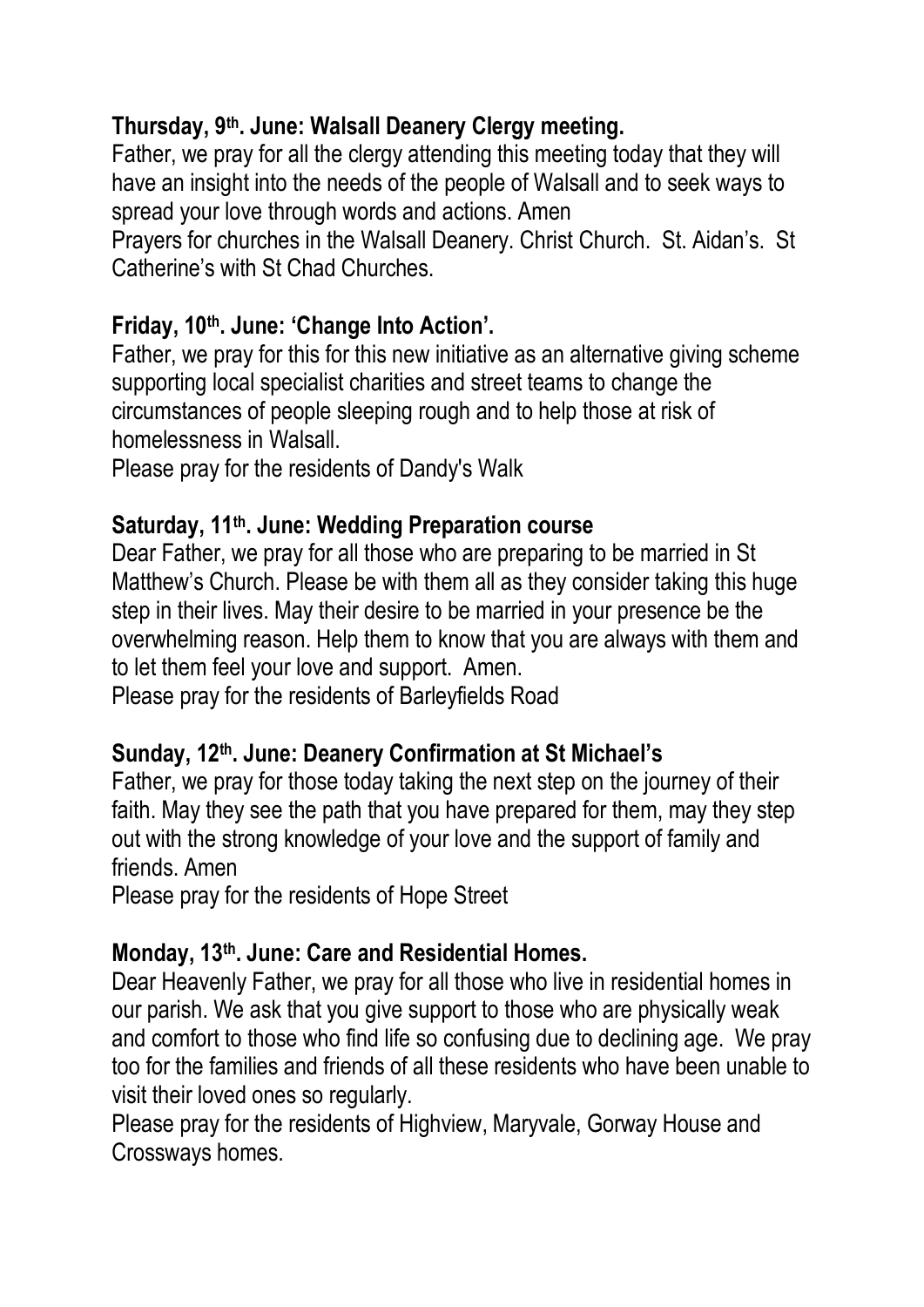# **Tuesday, 14th. June: The family of St Matthew's**

Dear Father, we are so grateful for the family of Christians who meet at St Matthew's. We thank you for the love, constancy and support they offer to each other and for the spiritual help they provide. We pray that you will bless all that are in this fellowship, may they each continue to shine as lights for you. Amen

Please pray for the residents of St Michael's Street

#### **Wednesday, 15th. June: Federation Governors.**

Father, we pray for the governors and staff as they meet today to reflect on and discuss the curriculum to be delivered at the school. We pray for insight into the needs of the young people in their care, providing the skills and tools needed in their education as they develop into the next stage of their learning. We pray that the next stage will be filled with hope and knowledge of your love for pupils, staff and governors. Amen

Please pray for those taking on responsibility for the finances of the church and centre.

#### **Thursday 16th June: Churches Together: Joseph Leckie Lecture**

We pray for this wonderful opportunity for Christians across the town to come together as one family to share in and learn from your word. Please bless Cardinal Michael Fitzgerald as he speaks, and may it be a time that strengthens and encourages all who attend, unifying and growing your church in Walsall. Amen

Prayers for churches in the Walsall Deanery. St Michael and All Angels Church.

#### **Friday, 17th June: The Archbishop's prayer for Ukraine**

God of peace and justice, we pray for the people of Ukraine today. We pray for peace and the laying down of weapons; we pray for those who fear tomorrow that your spirit of comfort would draw near to them. We pray for those in positions of power, that they may have wisdom, discernment, and compassion to guide their decisions. Above all, we pray for all your precious children, at risk and in fear, that you would hold and protect them. We pray this in the name of Jesus, Prince of Peace. Amen Please pray for the residents of Bath Road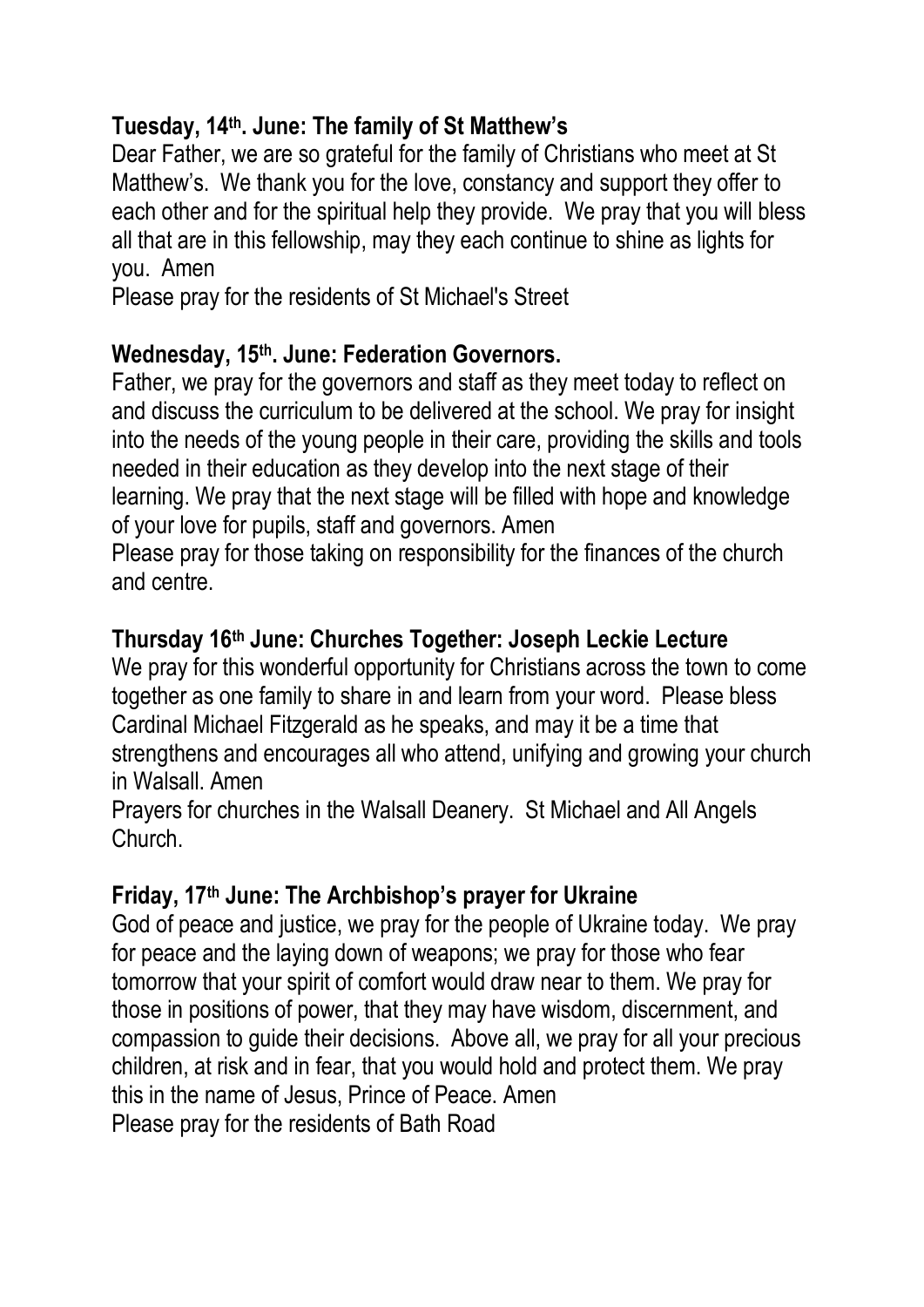#### **Saturday, 18th June: Jim leading a vision day at another church**

Dear Lord, please be with Jim as he guides and encourages Christians elsewhere in the vision and direction you want their church to go. We thank you that they are earnestly seeking your will and your paths, and may today be a time of blessing for them. Amen

Please pray for the residents of Little London

#### **Sunday, 19th June: Fathers' Day**

We give thanks to you, our Heavenly Father, for all who are earthly fathers. May they be able to cope with the responsibility of the role, and be able to give the love and support that is needed. We pray too for those who have never had the opportunity to be fathers or who have lost children. Please be with them in their sadness and comfort them in their sorrow, and may they still feel your peace in their lives. Amen

Please pray for the residents of Sandwell Street

#### **Monday, 20th June: Owen**

We pray Lord for Owen as he joins us as our Youth Groups Worker. We give thanks for his faith and his enthusiasm and we ask you will bless his ministry with us. May he be able to get your message across to the teenagers and young adults he will be with, and show them that, amongst all the pressures they may be under, you are the answer. Amen

Please pray for the residents of West Bromwich Street

#### **Tuesday, 21st June: Jake**

Dear Lord, we remember Jake Ray as we approach the third anniversary of his Thanksgiving service. We thank you for that act of commitment, and all he brings to our fellowship, and may we, as a church, support him and his family in their journey of faith. Amen

Please pray for the residents of Caldmore Green

#### **Wednesday, 22nd June: Deanery Synod**

We ask, dear Lord, that you will be with tonight's Deanery Synod as it considers issues facing the churches in our area, and the ways we should respond to the challenges facing us. We thank you for Jimm & Sue who represent St Matthew's here. May they and all who attend be given humbleness to see where we in the Deanery should change, and may they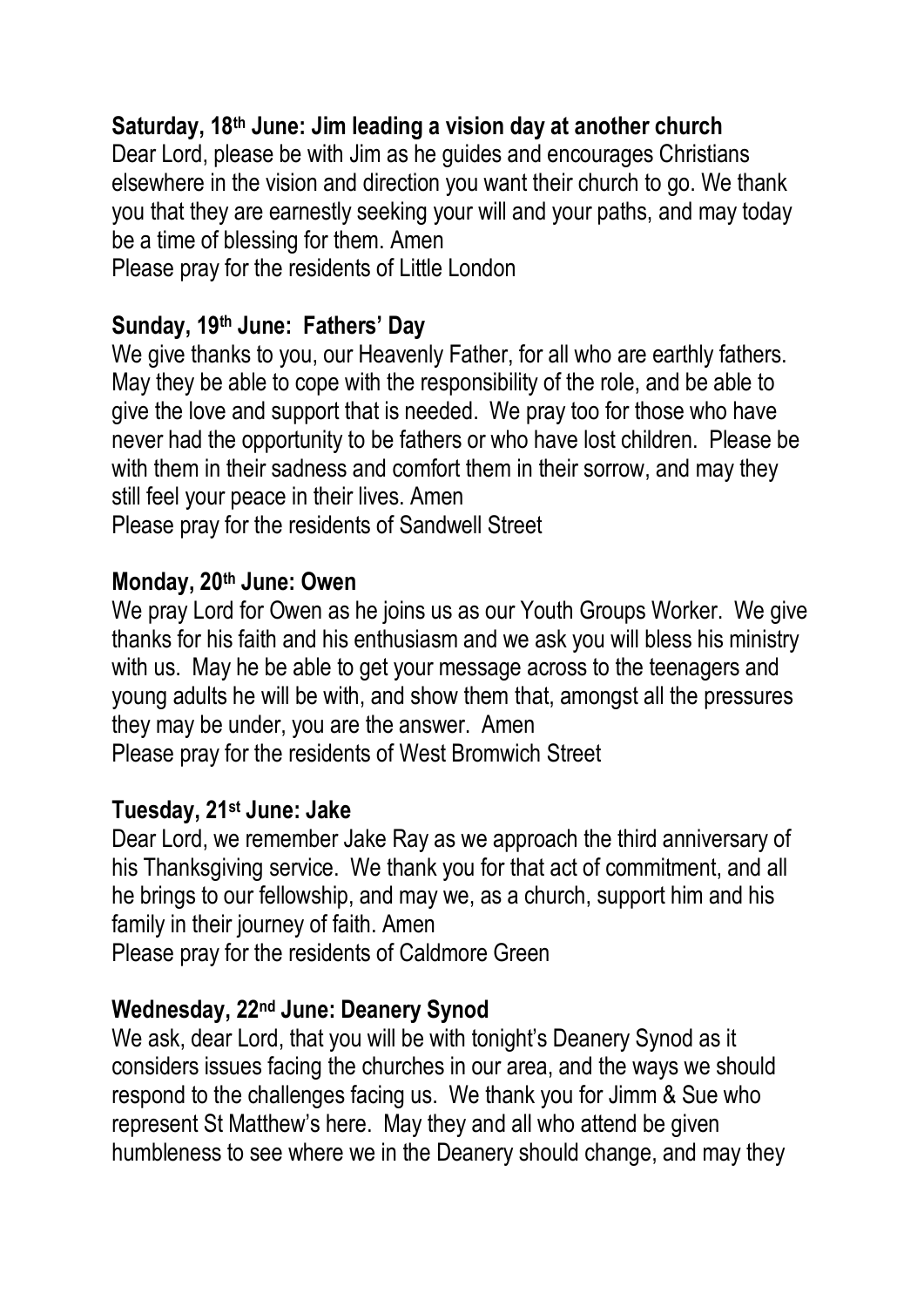be given wisdom and faith to see the form you want that change to take. Amen

Please pray for those who have the responsibility for the bulletin and daily emails

### **Thursday, 23rd June: Larger Churches meeting**

As our clergy meet with others from other larger churches across the diocese we pray that they will be able to share ideas and experiences. May today's meeting not only encourage the church leaders in their ministry, but also help them as they constantly seek your will and your direction for the specific needs of the fellowships they work with. Amen

Prayers for churches in the Walsall Deanery. St Mary's. St Thomas'. Tynings Lane Churches.

# **Friday, 24th June: Forgiveness.**

Loving Father, we give thanks that you are willing to forgive us all for our failings. Help us always to be ready to pass on that forgiveness to others. We place our faith in you; we trust you with our lives and invite you to lead us today in the power of your Holy Spirit. Amen Please pray for the residents of Caldmore Road

#### **Saturday, 25th June: Black Country Food Bank.**

We pray for all the food banks that are operating in our area and for all the volunteers and paid staff who help with this initiative. We pray that all of us will remember those who are struggling and include some extra items in our shopping to help others. Lord Jesus, open our eyes to the needs of people around us. Help us to stop and listen to their needs. Amen Please pray for the residents of Grove Terrace

#### **Sunday, 26th June: Confess.**

Lord, we confess that we often let you down with our thoughts, words and actions. Help us to live more closely to you, so that others will see your love, joy and peace in our lives. May the light of Jesus shine from us encouraging more to come to know You. Amen Please pray for the residents of New Street